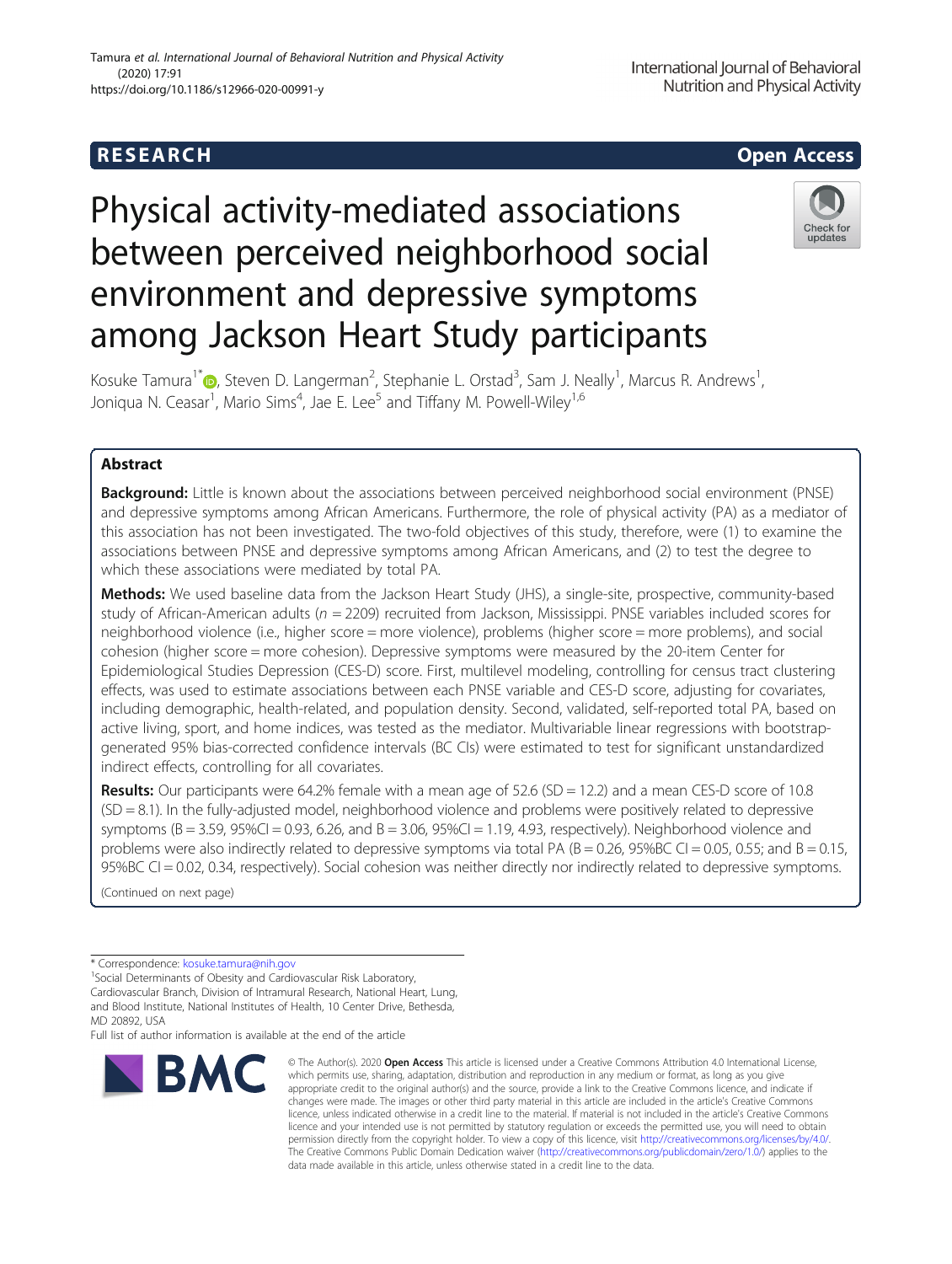#### (Continued from previous page)

**Conclusions:** We found that higher levels of perceived neighborhood problems and violence were directly and positively associated with depressive symptoms. These associations may be explained in part by lower total PA levels. Future interventions to reduce depressive symptoms attributed to neighborhood features should consider emphasizing built environment features that facilitate PA increases in conjunction with community efforts to reduce neighborhood violence and problems.

Keywords: Perceived neighborhood environment, Depression, African-Americans, Physical activity, mediators, Jackson heart study

#### Introduction

Depressive symptoms (e.g., loss of interest in typical activities, difficulty concentrating, psychomotor changes) represent a major public health problem in the U.S., with rates of clinically significant depression exceeding 8% (approximately 1 in 12) in a representative U.S. adult population from the 2013–2016 National Health and Nutrition Examination Survey (NHANES) [\[1](#page-11-0)]. Depressive disorders are also one of the leading causes of disability in the U.S., and are responsible for more years lost to disability than any other condition aside from low back pain [[2\]](#page-11-0). In addition, depressive symptoms are associated with an increase in all-cause and cardiovascular disease-related mortality  $[3-5]$  $[3-5]$  $[3-5]$  $[3-5]$  $[3-5]$ , as well as a significantly increased risk for chronic diseases such as diabetes [\[6\]](#page-11-0).

The determinants of depressive symptoms are multifactorial [\[7\]](#page-11-0), and could be impacted by areal or neighborhood socioeconomic deprivation [[8](#page-11-0)] (often measured by the neighborhood deprivation index [[9](#page-11-0)]). More specific features of neighborhood-level characteristics, such as the perceived neighborhood social environment (PNSE), may influence depressive symptoms [\[10](#page-11-0)]. This has increasingly led researchers to analyze depression within a social ecological framework [[11](#page-11-0), [12](#page-11-0)], and to identify associations of various domains of neighborhood social environment (such as violence, problems, and social cohesion) with depression [[13](#page-11-0)–[15](#page-11-0)]. Typically, violence encompasses behaviors such as fighting and robbery [[15](#page-11-0)]. Neighborhood problems refer to issues like trash and litter [[13\]](#page-11-0) or elements of neighborhood disorder such as vandalism [\[14](#page-11-0)]. Neighborhood social cohesion includes features such as trust between neighbors [[14](#page-11-0), [16\]](#page-11-0) and willingness of people to work together [\[13](#page-11-0)]. One study used cross-sectional data from 5943 participants in the Multi-Ethnic Study of Atherosclerosis (MESA) cohort to examine the relationship between neighborhood problems and depression, and found that individuals with fewer perceived neighborhood problems had lower depressive symptoms scores [\[14\]](#page-11-0). Another study using MESA data demonstrated that lower levels of neighborhood social cohesion were associated with more depressive symptoms [[15](#page-11-0)]. A third cross-sectional study of African-American and white residents in Baltimore, MD found that perceptions of severe problems in the neighborhood compared to

perceptions of few or no problems were associated with greater odds of depression, while perceptions of greater community cohesion were associated with lower odds of depression  $[13]$  $[13]$  $[13]$ . Furthermore, a previous study among British older adults demonstrated that greater personal sense of control and quality friendships mediated the negative association between neighborhood social cohesion and depressive symptoms [\[17\]](#page-11-0). Another study found that the link between greater urbanicity and depressive symptoms among U.S. older adults were mediated through physical activity  $(PA)$  [\[18\]](#page-11-0). However, the possible role of PA as a mediator of the associations between PNSE and depressive symptoms among African Americans has not previously been investigated.

In addition to being related to PNSE  $[19]$  $[19]$  $[19]$ , PA is a well-demonstrated behavioral risk factor for depression [[20](#page-11-0)–[23](#page-11-0)]. Studies have found that higher levels of PA are related to lower depression levels [[20\]](#page-11-0). For instance, one cross-sectional study of mental health among 36,984 Canadians found that 780,000 cases of mental disorders in Canada are potentially influenced by physical inactivity [[21](#page-11-0)]. Another cross-sectional study of 1947 adults in Alameda County, in California found that increased physical activity reduces both prevalent and incident depression [\[22](#page-11-0)]. A study of 3403 Finnish adults indicated that those who performed regular exercise experienced less depression, more positive health and fitness perceptions, and stronger feelings of social cohesion than those who performed less frequent exercise [\[23\]](#page-11-0).

There are few studies which have investigated PA as a mediator of the relationship between neighborhood environment and depressive symptoms. A recent study of 909 Chinese seniors found that physical activity may act as a mediator for the relationship between built environment and depression, with increased neighborhood connectivity and pedestrian infrastructure positively influencing depressive symptoms [\[24](#page-11-0)]. However, this study emphasized objective built environment rather than PNSE  $[24]$  $[24]$ . As such, no study to date has investigated whether associations between PNSE and depressive symptoms were mediated by PA. In particular, no study has investigated the impact of this relationship among African-American adults in the U.S.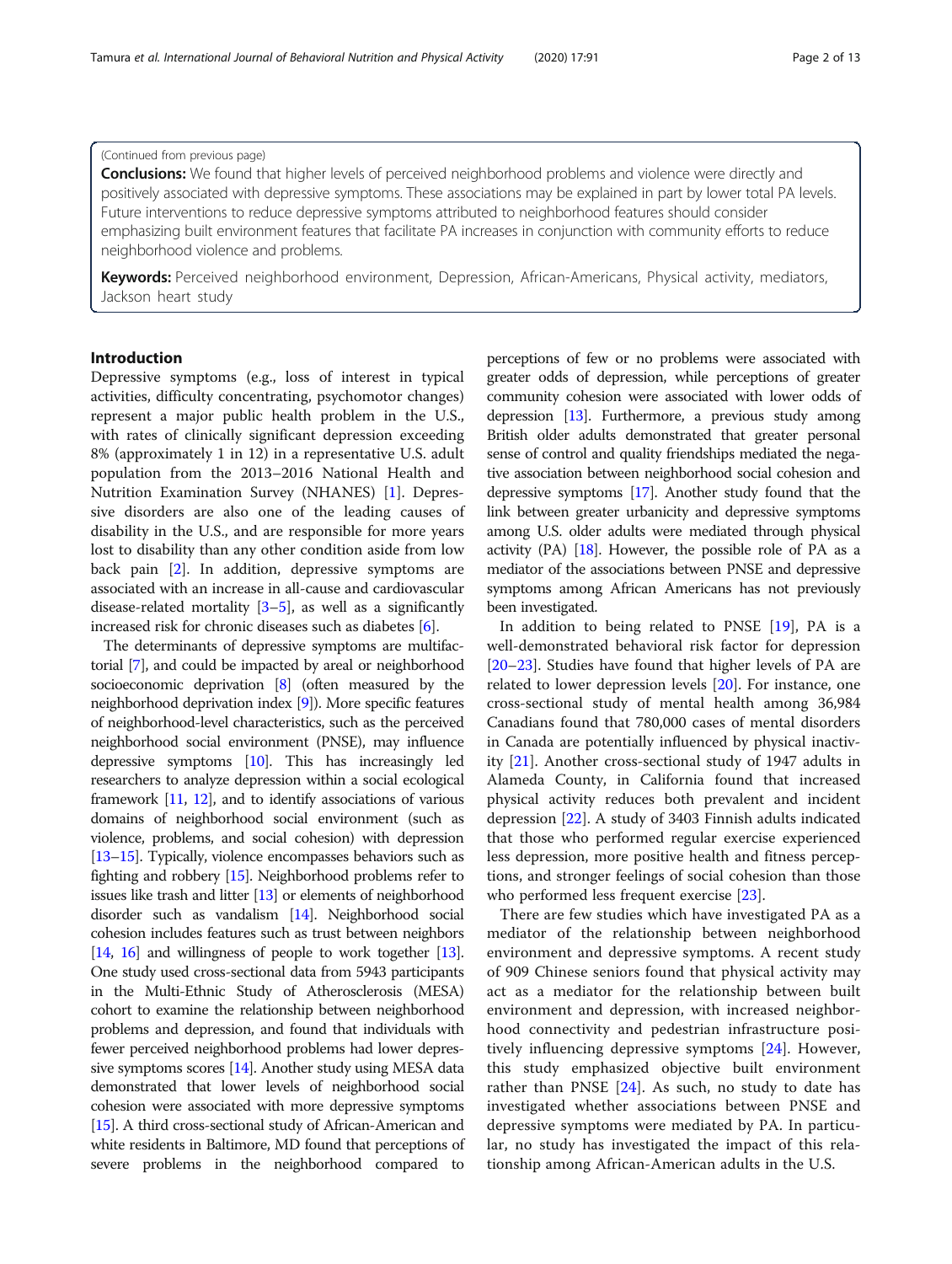Understanding the factors influencing depression in African Americans is important, as disparities in depression outcomes persist in this population. Specifically, African Americans are more likely to experience recurrent major depressive episodes (odds ratio [OR] = 1.55,  $P < 0.01$ ) and less likely to receive guideline-concordant care (OR = 0.55;  $P < 0.01$ ), compared to whites [\[25](#page-11-0)]. Furthermore, depressive symptoms are underreported among African Americans due to barriers to seeking treatment such as social stigma [\[26](#page-11-0), [27\]](#page-11-0). Our study, therefore, examined associations between neighborhood social environment features and depressive symptoms among African-American adults in Jackson, Mississippi, using the Jackson Heart Study (JHS). The primary aim of our study was to analyze associations between each neighborhood social environment feature (i.e., violence, problems, and social cohesion) and depressive symptoms among JHS participants, and these associations were stratified by age and sex. Our secondary aim was to test for the degree to which associations between each PNSE and depressive symptoms are mediated by total PA.

#### Methods

#### Study design and study participants

For this cross-sectional analysis, we used data from the JHS, a single-site, community-based cohort study of African-American adults. The study cohort comprises 5301 individuals from the tri-county (Hinds, Madison, and Rankin) area of the Jackson, Mississippi metropolitan area. The JHS is a study of genetic and environmental risk factors for cardiovascular disease (CVD) among African Americans, as described previously [\[28](#page-11-0)–[30](#page-12-0)]. Our study data were drawn exclusively from JHS Exam 1, which was conducted between 2000 and 2004. Of the 5301 adults in the JHS cohort, 1889 were excluded from our analysis because they did not complete depression screening questionnaires. Another 202 were removed from our sample due to missing individual-level data (e.g., education, smoking, total PA, etc.) and 15 were removed due to missing data on prior disease or disability. Those missing psychosocial measures such as lifetime discrimination and chronic stress were removed ( $n = 984$ ). Additional participants ( $n = 2$ ) were removed due to missing neighborhood data, which resulted in our total analytic sample of 2209. The study was approved by the institutional review boards of the University of Mississippi Medical Center, Jackson State University, and Tougaloo College. All participants provided informed consent. The National Institutes of Health Office of Human Subjects Research Protections approved our current study.

#### Depressive symptoms

To measure depressive symptoms, participants responded to the 20-item Center for Epidemiologic Studies -

Depression (CES-D) scale [\[31,](#page-12-0) [32](#page-12-0)]. Respondents were prompted to indicate the frequency with which they experienced a series of different emotional states throughout the previous week, resulting in a score between 0 and 3 for each of the 20 questions and a possible total score range of 0–60. Greater levels of depressive symptoms consistent with depression has been defined by a CES-D score of≥16 for the JHS participants [[33](#page-12-0)] and validated previously [\[34](#page-12-0)]. In this study, the CES-D score was treated as a continuous variable. This measure had good internal reliability in the JHS ( $\alpha$  =0.82) [[35\]](#page-12-0).

#### Perceived neighborhood social environment (PNSE)

PNSE was classified into three categories: neighborhood violence, problems and social cohesion. These scales were obtained based on principal component analysis with Promax oblique rotation [\[36](#page-12-0)]. The neighborhood violence scale included 5 items which asked about topics including neighborhood fighting, sexual assault, and robbery. Respondents were asked to rate the frequency of each, with a score ranging from 1 (never) to 4 (often). The neighborhood problems scale included 6 items about topics such as neighborhood noise, lack of park access, and litter, with scores ranging from 1 (not really a problem) to 4 (a very serious problem). The neighborhood social cohesion scale was composed of 5 items which inquired about topics such as trust in neighbors and willingness to help neighbors, with scores for each item ranging from 1 (strongly disagree) to 4 (strongly agree). The three scales displayed acceptable internal consistency, with Cronbach's alpha 0.80 (violence), 0.76 (problems), and 0.77 (social cohesion) [[36\]](#page-12-0). Higher neighborhood violence and neighborhood problems scores indicated a less favorable perception of the neighborhood; in contrast, a higher neighborhood social cohesion score indicated a more favorable perception of one's neighborhood. Using unconditional empirical Bayes estimation adjusting for age and sex, the responses of each construct for participants were aggregated to the census tract level to improve estimates for census tracts with fewer participants [[37\]](#page-12-0). The participants resided across a total of 112 census tracts with a median of 19 participants per tract [[36\]](#page-12-0).

#### Mediator

PA was assessed at the JHS baseline examination through the JHS Physical Activity (JPAC) Survey [\[38](#page-12-0)]. This 30-item questionnaire evaluates PA within three domains: active living, home/life, and sport/exercise activities. Scores for each domain range from 0 to 4, with a lower score corresponding to less PA. The total PA score is then calculated by adding together the scores from the three domains. This survey was adapted from the Baecke PA questionnaire from the Atherosclerosis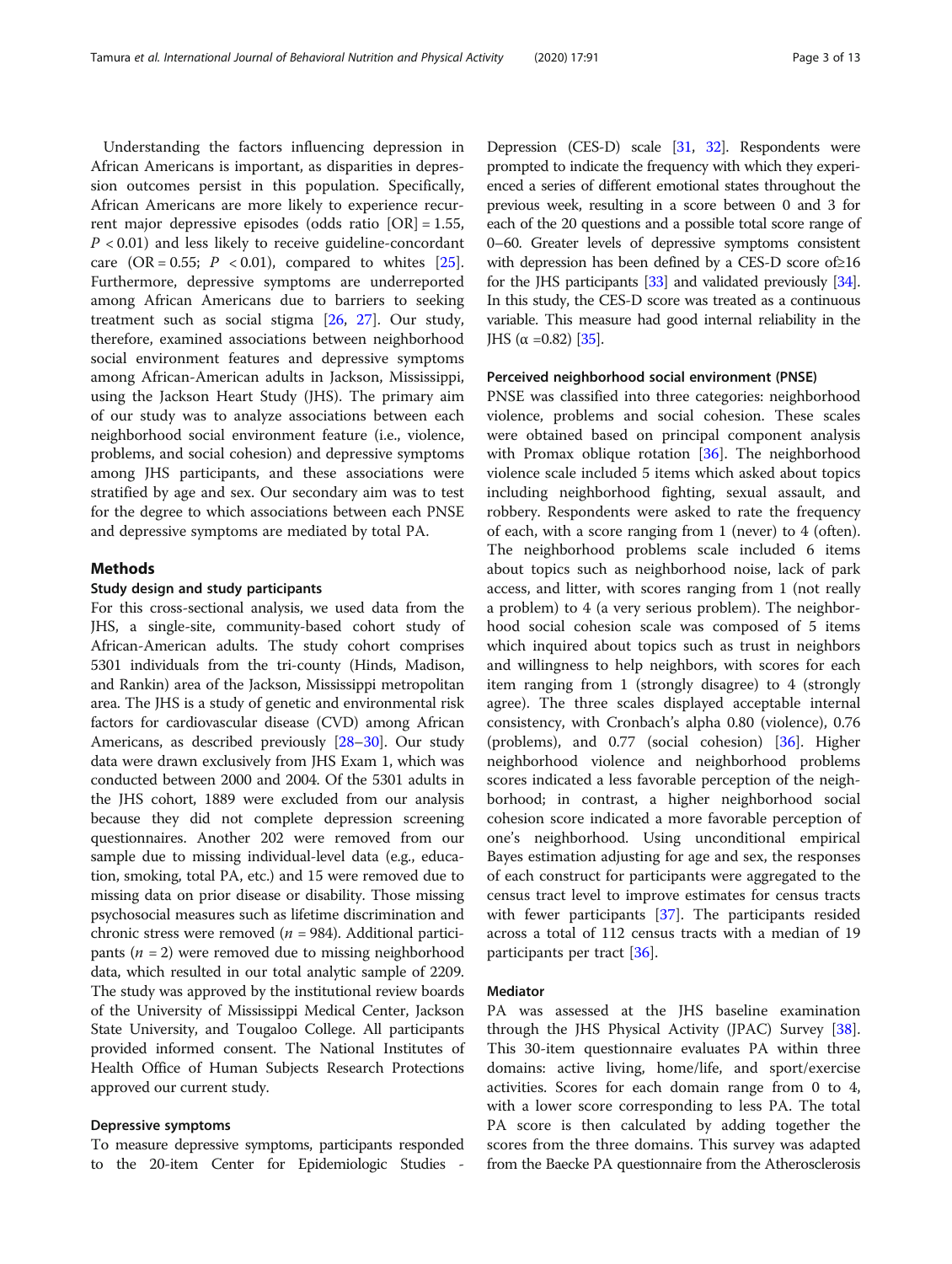Risk in Communities Study, and was tested against previously validated waist-worn accelerometer data [\[38](#page-12-0), [39](#page-12-0)]. This total PA score was treated as a mediator.

#### **Covariates**

We controlled for demographic and health-related covariates that could confound associations between perceived environment and CES-D scores. Individual-level covariates included age in years [[17](#page-11-0)], sex (males/females) [[17\]](#page-11-0), high school graduation status  $(Y/N)$  [[24\]](#page-11-0), household income ( $\ge$  \$50,000, <\$50,000, or not reported) [\[17](#page-11-0)], BMI (body mass index, calculated from measured weight [kilograms] divided by measured height [meters] squared) [[40](#page-12-0)], total PA (also used in the mediation analysis), smoking status (Y/N) [\[40](#page-12-0)], alcohol use (Y/N) [\[40](#page-12-0)], walking limitation  $(Y/N)$  [[41](#page-12-0)], and history of significant medical condition (Y/N; heart attacks, cancer, stroke, diabetes, kidney problems, lung disease, or poor blood circulation) [[24,](#page-11-0) [42\]](#page-12-0). We also controlled for psychosocial factors that may confound associations between PNSE and depressive symptoms. These included lifetime discrimination [[43](#page-12-0)], daily discrimination [[43](#page-12-0)], burden of lifetime discrimination [\[43\]](#page-12-0), chronic stress (i.e., ongoing stressful condition over 12 months)  $[44]$  $[44]$ , and weekly stress (i.e., minor stressful events during the past week) [[44\]](#page-12-0), none of which were highly correlated  $(r = 0.16$  to 0.38). In particular, those residing in poor neighborhood conditions may be under prolonged stressful situations, and may not have access to resources to manage stressors, which may lead to greater risk for depression [[8\]](#page-11-0). These variables were based on scale scores which were subsequently standardized by computing z scores [[45\]](#page-12-0). We also controlled for population density (1000) people/km<sup>2</sup>), a neighborhood-level covariate known to associate with both PNSE and depression [\[46](#page-12-0)].

#### Statistical analysis

We summarized all the study variables in Table [1](#page-4-0) and stratified based on a median of each neighborhood social environment variable. Selected key participants' characteristics included and not included in the analyses were presented in supplemental file. We used multilevel modeling (i.e., PROC MIXED in SAS) to account for the two-level nested data structure (i.e., individuals were nested within census tracts). Subsequently, for the first aim, we examined the association between each perceived social environment variable (neighborhood violence, problems, social cohesion) and depressive symptoms in age-adjusted and fullyadjusted models. Fully-adjusted models controlled for age, sex, high school graduation, household income, BMI, total PA, smoking status, alcohol use, walking limitation, history of a medical condition, lifetime discrimination, daily discrimination, burden of lifetime discrimination, chronic stress, weekly stress, and population density. All analyses were conducted using SAS version 9.4 (SAS® Institute, Inc., Cary, NC). We also explored age- and sex-moderated effects on the associations between each social environment variable and depressive symptoms (Supplemental tables and figures).

For the secondary aim (i.e., mediation analysis), we employed bootstrap resampling  $(k = 5000)$  with 95% biascorrected confidence intervals (BC CIs) of the indirect effects to test for mediation through the total PA (see the conceptual model in Fig. [1\)](#page-6-0) on the associations between PNSE and depressive symptoms using PROCESS© v3.3 for SAS 9.4 (SAS<sup>®</sup> Institute, Inc., Cary, NC) [\[47](#page-12-0)]. Statistically significant mediation was determined by a BC CI without inclusion of zero. The bootstrapping resampling approach was used for testing mediation because it yields an inferential test of indirect effects of the exposures on the outcomes via the mediators, reduces type I errors, has greater statistical power than traditional causal steps approach for mediation tests, and does not need a normal sampling distribution [[47](#page-12-0)].

#### Results

#### Sample characteristics

Participant characteristics are shown in Table [1](#page-4-0). Participants' mean age was 52.6 years (SD  $\pm$  12.2). A majority (about 64%) of participants were female, and most were high school graduates. Over half had income levels below \$50,000 per year. The mean BMI of the participants was 31.8, and the mean total PA score was 6.8  $(SD \pm 1.96)$ . Nearly half (49.5%) reported alcohol use in the past 12 months, while some (11.3%) reported cigarette smoking. Participants had a mean depression score (CES-D depressive symptoms score) of 10.8.

Participants perceiving higher levels of neighborhood violence were more likely to be older ( $p < .0001$ ), be female  $(p < .03)$ , have less than a high school diploma  $(p < .0001)$ , be low-income ( $p < .0001$ ), be physically inactive ( $p < .0001$ ), be current smokers ( $p < .02$ ), ne non-alcohol drinkers  $(p < .0001)$ , be disabled from walking  $(p < .04)$ , or have a history of a medical condition ( $p < .0001$ ), compared to individuals perceiving lower neighborhood violence (Table [1](#page-4-0)). Furthermore, participants perceiving higher levels of neighborhood violence had significantly lower scores for lifetime discrimination ( $p = 0.0002$ ). The patterns of association of socio-demographics, health-related factors, and psychosocial factors with neighborhood violence appeared to be similar to associations of these factors with high neighborhood problems and low neighborhood social cohesion (Table [1](#page-4-0)).

#### Associations between PNSE and depressive symptoms

In an age-adjusted model, a one-unit increase in neighborhood violence and problems was associated with a 10.6 and a 8.0 point higher in the depressive symptoms score, respectively. In an age-adjusted model considering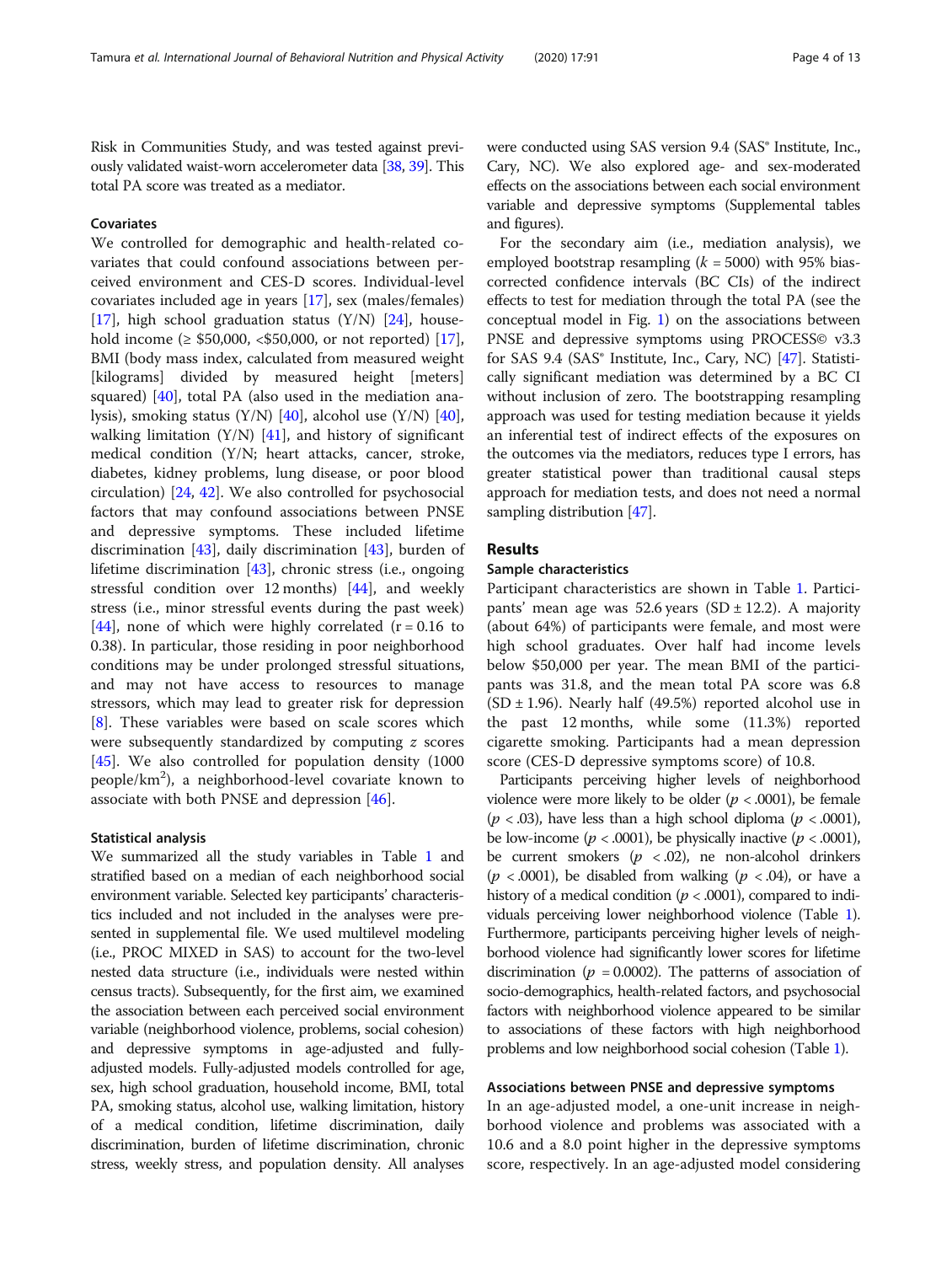<span id="page-4-0"></span>

| Table 1 Individual characteristics, health-related factors, |                         |                                      | psychosocial factors, and neighborhood environmental factors (n = 2209) |                |                                       |                          |                |                                              |                        |                          |
|-------------------------------------------------------------|-------------------------|--------------------------------------|-------------------------------------------------------------------------|----------------|---------------------------------------|--------------------------|----------------|----------------------------------------------|------------------------|--------------------------|
|                                                             | $(n = 2209)$<br>Overall | Neighborhoo<br>Violence <sup>a</sup> |                                                                         | م              | Neighborhood<br>Problems <sup>a</sup> |                          | ٩              | Social Cohesion <sup>a</sup><br>Neighborhood |                        | $\overline{\phantom{a}}$ |
|                                                             | n (%)                   | High $n = 1116$                      | $= 1093$<br>$N \sim$                                                    |                | High $n = 1157$                       | $= 1052$<br><b>U</b> MOT |                | High $n = 1166$                              | $= 1043$<br>$L$ ow $n$ |                          |
| Individual characteristics                                  |                         |                                      |                                                                         |                |                                       |                          |                |                                              |                        |                          |
| Age (years), M (±SD)                                        | 52.64 (±12.20)          | 54.97 (±12.36)                       | 50.27 (±11.57)                                                          | 0000           | 54.96 (±12.39)                        | 50.10 (±11.47)           | < .0001        | 52.11 (±12.00)                               | 53.25 (±12.40)         | 0.0283                   |
| Female                                                      | 1418 (64.19)            | 742 (66.49)                          | 417 (38.15)                                                             | 0.0230         | 773 (66.81)                           | 645 (61.31)              | 0.0071         | 739 (63.38)                                  | 679 (65.10)            | 0.3995                   |
| <b>High School Graduate</b>                                 |                         |                                      |                                                                         | 0001           |                                       |                          | < .0001        |                                              |                        | < .0001                  |
| Yes                                                         | (88.68) 656             | 938 (84.05)                          | 1021 (93.41)                                                            |                | 969 (83.75)                           | 990 (94.11)              |                | (072(91.94)                                  | 887 (85.04)            |                          |
| $\frac{1}{2}$                                               | 250 (11.32)             | 178 (15.95)                          | 72 (6.59)                                                               |                | 188 (16.25)                           | 62 (5.89)                |                | 94 (8.06)                                    | 156 (14.96)            |                          |
| Income                                                      |                         |                                      |                                                                         | $0000 - 20001$ |                                       |                          | < .0001        |                                              |                        | < .0001                  |
| $\geq$ \$50,000                                             | 783 (35.45)             | 289 (25.90)                          | 494 (45.20)                                                             |                | 286 (24.72)                           | 497 (47.24)              |                | 499 (42.80)                                  | 284 (27.23)            |                          |
| < \$50,000                                                  | 1140 (51.61)            | 689 (61.74)                          | 451 (41.26)                                                             |                | 730 (63.09)                           | 410 (38.97)              |                | 515 (44.17)                                  | 625 (59.92)            |                          |
| Not reported                                                | 286 (12.95)             | 138 (12.37)                          | 148 (13.54)                                                             |                | 141 (12.19)                           | 145 (13.78)              |                | 152 (13.04)                                  | 134 (12.85)            |                          |
| Health-related factors                                      |                         |                                      |                                                                         |                |                                       |                          |                |                                              |                        |                          |
| Body Mass Index,<br>M(±SD)                                  | $31.83 (\pm 7.18)$      | 32.10 (±7.40)                        | 31.56 $(\pm 6.95)$                                                      | 0.0780         | 31.90 $(\pm 7.32)$                    | 31.76 $(\pm 7.03)$       | 0.6354         | 31.60 (±6.90)                                | 32.10 $(\pm 7.48)$     | 0.1045                   |
| Total Physical Activity                                     | $6.76 (\pm 1.96)$       | $6.48 (\pm 1.96)$                    | 7.04 ( $\pm$ 1.93)                                                      | 0000           | 6.54 ( $\pm$ 1.98)                    | 7.00 $(\pm 1.91)$        | < .0001        | $5.93 (\pm 1.97)$                            | $5.56 (\pm 1.93)$      | 0001                     |
| Current smoker                                              | 250 (11.32)             | 144 (12.90)                          | 106 (9.70)                                                              | 0.0174         | 150 (12.96)                           | 100 (9.51)               | 0.0104         | 121 (10.38)                                  | 129 (12.37)            | 0.1404                   |
| Alcohol drinker <sup>b</sup>                                | 1093 (49.48)            | 505 (45.25)                          | 588 (53.80)                                                             | 0000           | 522 (45.12)                           | 571 (54.28)              | $0000 - 70001$ | 605 (51.89)                                  | 488 (46.79)            | 0.0167                   |
| Disabled from walking                                       | 95 (4.30)               | 58 (5.20)                            | 37 (3.39)                                                               | 0.0358         | 62 (5.36)                             | 33 (3.14)                | 0.0101         | 50 (4.29)                                    | 45 (4.31)              | 0.9757                   |
| History of Medical<br>Condition                             | 721 (32.64)             | 417 (37.37)                          | 304 (27.81)                                                             | 0000           | 438 (37.86)                           | 283 (26.90)              | $0000 - 70001$ | 332 (28.47)                                  | 389 (37.30)            | $0000 - 70001$           |
| Depressive Symptoms<br>based on CES-D score                 | 10.79 (±8.05)           | $11.89 (\pm 8.47)$                   | $9.66 (\pm 7.43)$                                                       | < 0001         | $11.89 \ (\pm 8.36)$                  | $9.58 (\pm 7.52)$        | < 0001         | $9.92 (\pm 7.60)$                            | $11.76 (\pm 8.43)$     | < .0001                  |
| Psychosocial factors,<br>$M(\pm SD)$                        |                         |                                      |                                                                         |                |                                       |                          |                |                                              |                        |                          |
| Lifetime discrimination                                     | 3.55 $(\pm 1.89)$       | 3.40 $(\pm 1.87)$                    | 3.70 $(\pm 1.91)$                                                       | 0.0002         | 3.41 (±1.88)                          | 3.70 $(\pm 1.90)$        | 0.0004         | $3.62 (\pm 1.88)$                            | 3.47 (±1.91)           | 0.0523                   |
| Daily discrimination                                        | 2.20 (±0.99)            | $2.20 (\pm 1.05)$                    | $2.19(\pm 0.93)$                                                        | 0.8077         | 2.21 (±1.04)                          | 2.19 (±0.94)             | 0.7354         | $2.20 (\pm 0.96)$                            | $2.20 (\pm 1.03)$      | 0.9742                   |
| Burden of lifetime<br>discrimination                        | $2.35 (\pm 0.77)$       | $2.38 (\pm 0.78)$                    | $2.32 (\pm 0.76)$                                                       | 0.0785         | $2.38 (\pm 0.78)$                     | $2.33 (\pm 0.76)$        | 0.1498         | $2.35 (\pm 0.77)$                            | 2.36 (±0.77)           | 0.6732                   |
| Chronic stress                                              | 5.64 (±4.45)            | 5.87 (±4.69)                         | 5.40 (±4.17)                                                            | 0.0120         | 5.86 (±4.70)                          | 5.39 (±4.14)             | 0.0112         | 5.28 $(\pm 4.18)$                            | 6.04 (±4.70)           | < .0001                  |
| Weekly stress                                               | 87.22 (±82.25)          | 90.33 (±86.44)                       | 84.03 (±77.65)                                                          | 0.0716         | 90.77 (±86.08)                        | 83.31 (±77.67)           | 0.0325         | 81.30 (±76.67)                               | 93.84 ( $\pm$ 87.63)   | 0.0004                   |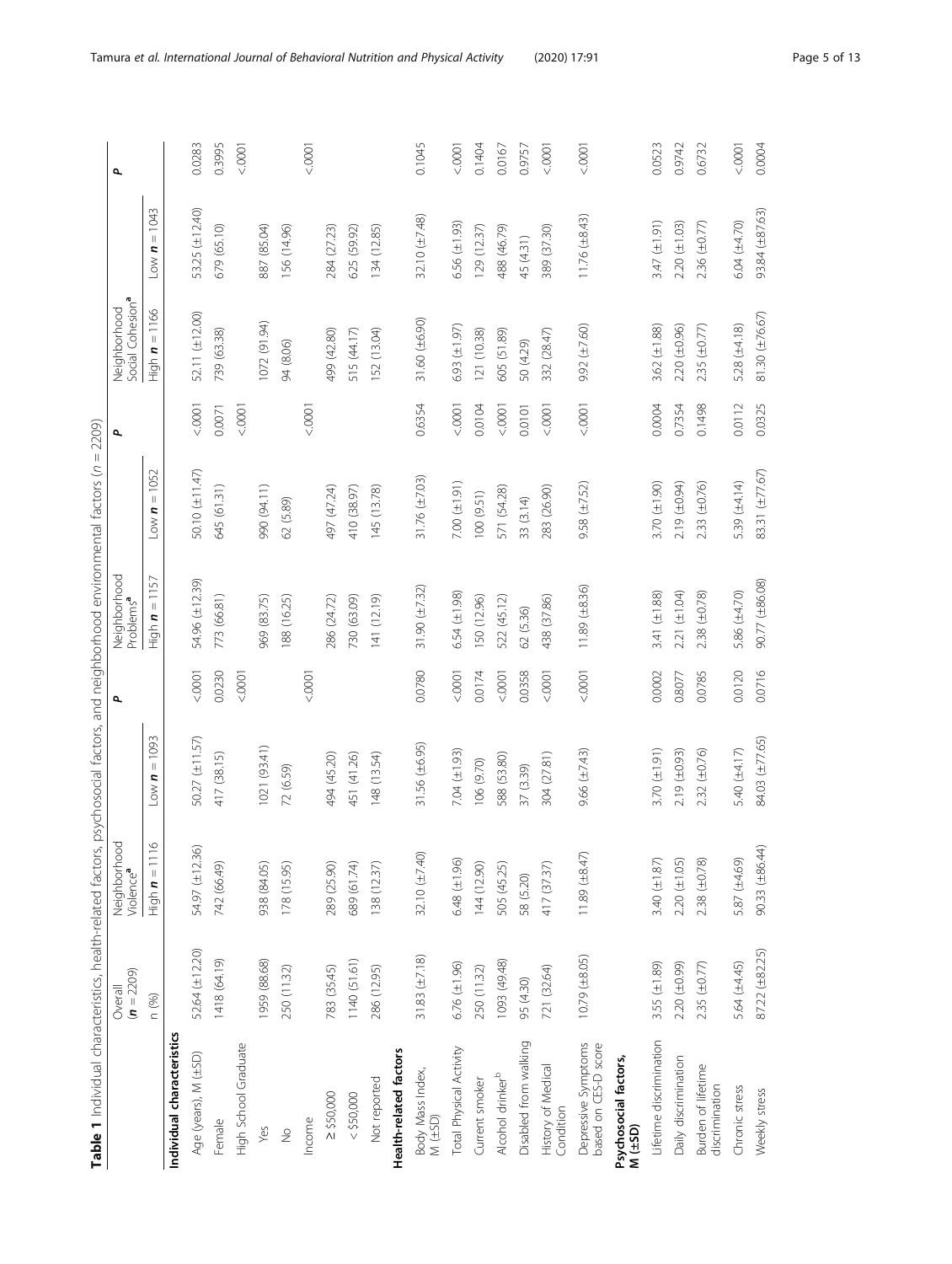|                                                                                                                                                                                                                                                                    | $(n = 2209)$<br>Overall | Neighborhood<br>Violence <sup>a</sup>        |                             | ٩    | Neighborhood<br>Problems <sup>a</sup> |                             | ٩       | Social Cohesion <sup>a</sup><br>Neighborhood |                   | ٩             |
|--------------------------------------------------------------------------------------------------------------------------------------------------------------------------------------------------------------------------------------------------------------------|-------------------------|----------------------------------------------|-----------------------------|------|---------------------------------------|-----------------------------|---------|----------------------------------------------|-------------------|---------------|
|                                                                                                                                                                                                                                                                    | n (%)                   | $\circ$<br>$\text{High} \, \textbf{n} = 111$ | Low $\boldsymbol{n} = 1093$ |      | High $n = 1157$                       | Low $\boldsymbol{n} = 1052$ |         | High $n = 1166$                              | $Low n = 1043$    |               |
| Environment at the<br>census tract level,<br>Neighborhood<br>$M(\pm 5D)$                                                                                                                                                                                           |                         |                                              |                             |      |                                       |                             |         |                                              |                   |               |
| Perceived neighborhood<br>social environment <sup>®</sup>                                                                                                                                                                                                          |                         |                                              |                             |      |                                       |                             |         |                                              |                   |               |
| Violence                                                                                                                                                                                                                                                           | $1.25 (\pm 0.12)$       | $1.35 \ (\pm 0.09)$                          | $1.15 \ (\pm 0.05)$         |      | (60.04)(1.34)(1.00)                   | $1.15 \ (\pm 0.05)$         |         | $(10001$ $(19)(1007)$                        | $1.32 (\pm 0.13)$ | 10001         |
| Problems                                                                                                                                                                                                                                                           | $1.55 (\pm 0.19)$       | $1.69 (\pm 0.13)$                            | 1.40 (10.10)                |      | $(1.04)$ ( $69$ ( $\pm$ 0.12)         | $1.38 (\pm 0.08)$           | < 0001  | $1.44 (\pm 0.12)$                            | $1.66 (\pm 0.18)$ | 10001         |
| Social cohesion                                                                                                                                                                                                                                                    | 3.02 $(\pm 0.12)$       | $2.95 (\pm 0.12)$                            | 3.09 $(\pm 0.08)$           | 0000 | $2.95 \ (\pm 0.11)$                   | 3.09 $(\pm 0.08)$           | < .0001 | $3.11 (\pm 0.06)$                            | 2.92 (±0.08)      | 10001         |
| Objective built<br>environment <sup>a</sup>                                                                                                                                                                                                                        |                         |                                              |                             |      |                                       |                             |         |                                              |                   |               |
| Population density<br>(people/km <sup>2</sup> )                                                                                                                                                                                                                    | 791.61 (±487.82)        | 1012.09 (±420.60)                            | 566.50 (±447.36)            | 0000 | 1088.86 (±365.89)                     | 464.69 (±385.26)            | < 0001  | 620.88 (±463.75)                             | 982.48 (±441.26)  | $5000 - 7000$ |
| 'Each perceived social environment variable was aggregated to census-tract level based on unconditional empirical Baves estimation adjusting for age and sex<br><sup>b</sup> Alcohol consumption in the past 12 months<br><sup>a</sup> Based on the median<br>Note |                         |                                              |                             |      |                                       |                             |         |                                              |                   |               |

cEach perceived social environment variable was aggregated to census-tract level based on unconditional empirical Bayes estimation adjusting for age and sex ₽<br>⊇ .<br>ת ₹ ≿

dPopulation density was measured around 1 mile from participant's residence

P-values were based on t-tests for continuous variables and chi-square tests for categorical variables.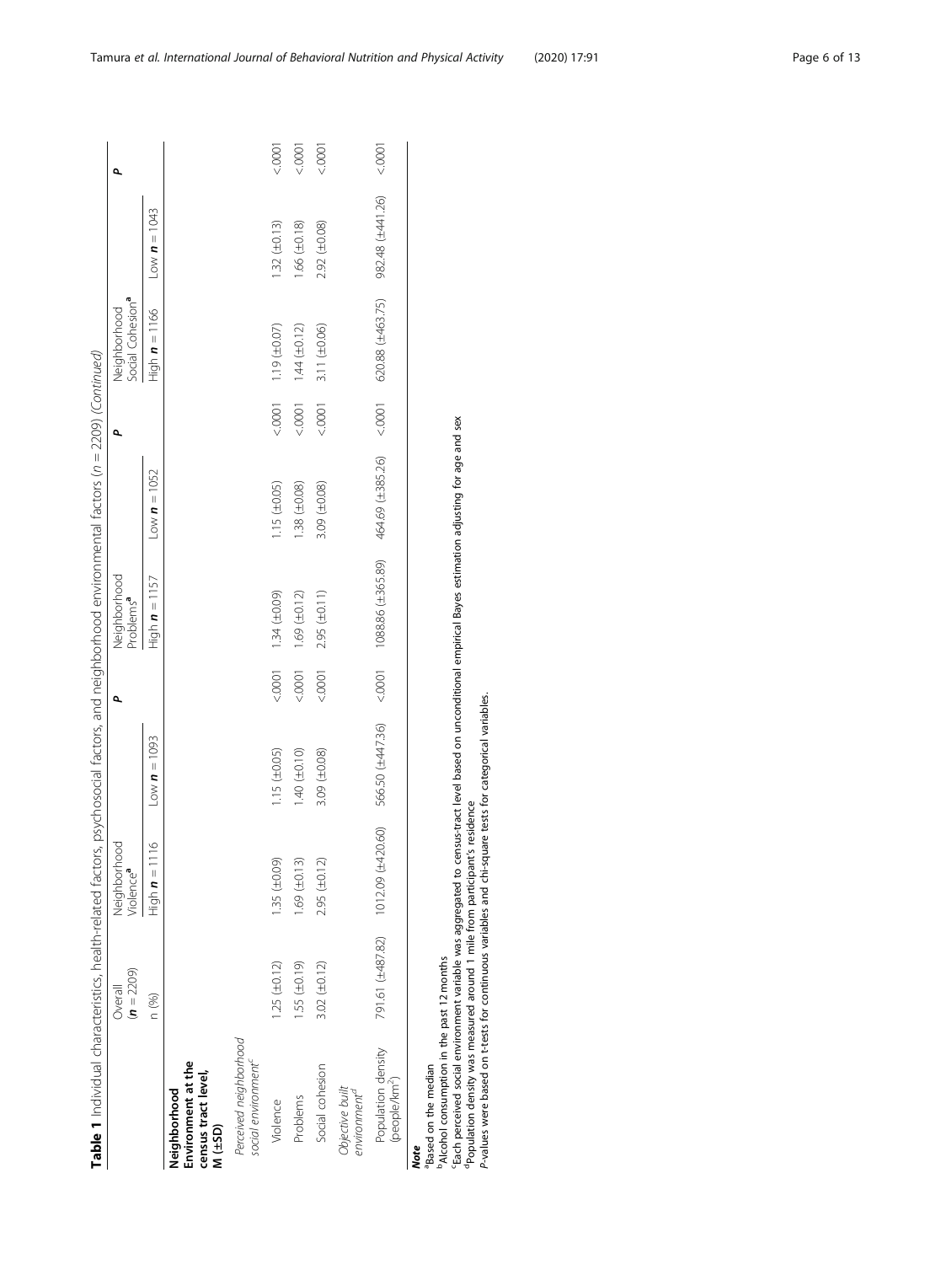

<span id="page-6-0"></span>

social cohesion, however, a one-unit increase in social cohesion was associated with an 9.1 point lower depressive symptoms score (data not shown). In a fullyadjusted model, a one-unit increase in neighborhood violence or problems was associated with a 3.59 and 3.06 point higher depressive symptoms score respectively ( $p < 0.01$ ), which attenuated from the age-adjusted model (Table [2](#page-7-0)). There was no significant relationship between neighborhood social cohesion and depressive symptoms score in the fully-adjusted model.

#### Associations between individual, health-related, and objective built environment variables and depressive symptoms

With respect to covariates, being male (compared to female), having a high school degree, and having higher total PA were negatively associated with depressive symptoms (Table [2\)](#page-7-0). In contrast, having an annual income less than \$50,000, being disabled from walking, and having a history of a medical condition were positively associated with depressive symptoms. Higher standardized scores for daily discrimination, burden of lifetime discrimination, chronic stress, and weekly stress were significantly associated with lower depressive symptoms scores. However, age, BMI, smoking status, alcohol consumption, and population density were not associated with depressive symptoms. The patterns of these covariates appeared to be similar when evaluating neighborhood problems and social cohesion separately in relation to depressive symptoms.

#### Associations between PNSE and depressive symptoms, stratified by age and sex

There was no significant interaction by age and sex when we tested effect modification; however, some JHS analyses are stratified by age or sex [\[48](#page-12-0)–[50](#page-12-0)]. As such, we also stratified our fully-adjusted model by age ( $<$  55 vs.  $\ge$ 55) and sex (male vs. female), finding that neighborhood violence was significantly associated with depressive symptoms only in females under 55 (B =  $5.74$ ; 95% CI = 0.85, 10.63) (Supplemental Table [1](#page-10-0) and Supplemental Figure [1](#page-10-0)). Similarly, neighborhood problems were also associated with depressive symptoms only among females under 55 (B = 4.80; 95% CI = 1.44, 8.16; Supplemental Table [2](#page-10-0) and Supplemental Figure [2\)](#page-10-0). No significant findings for neighborhood social cohesion associated with depressive symptoms were observed Supplemental Table [3](#page-10-0) and Supplemental Figure [3\)](#page-10-0).

#### Associations between perceived neighborhood social

environment and depressive symptoms, mediated by total PA Neighborhood violence and problems were indirectly associated with depressive symptoms via total PA  $(B = 0.26, 95\%BC \ CI = 0.05, 0.55;$  and  $B = 0.15, 95\%BC$  $CI = 0.02$  $CI = 0.02$ , 0.[3](#page-8-0)4, respectively) (Figs. 2 and 3). That is, higher violence and problems in the neighborhood were associated with lower total PA. In turn, lower total PA was associated with higher depressive symptoms. Neighborhood violence and problems were also directly related to depressive symptoms ( $p < .05$ ). Yet, neighborhood social cohesion was not indirectly or directly related to depressive symptoms (Fig. [4\)](#page-9-0). In addition, mediation analyses which excluded individuals who were disabled from walking ( $n = 95$ ; analytic sample = 2114) were performed (Supplemental Table [4\)](#page-10-0). The results were similar to those of the original analyses ( $n = 2209$ ). Lastly, to better understand each PA domain (active living, home/life, and sport/exercise activities), we performed a sensitivity mediation analysis to examine associations between PNSE factors and depressive symptoms through each PA domain (Supplemental Tables [5,](#page-10-0) [6](#page-10-0) and [7\)](#page-10-0). The results indicated that significant indirect mediation was driven by active living and sport/exercise activities, but not home/life activities.

#### Discussion

In this study of over 2000 African Americans from the JHS, we examined associations between each PNSE and depressive symptoms, while accounting for all covariates.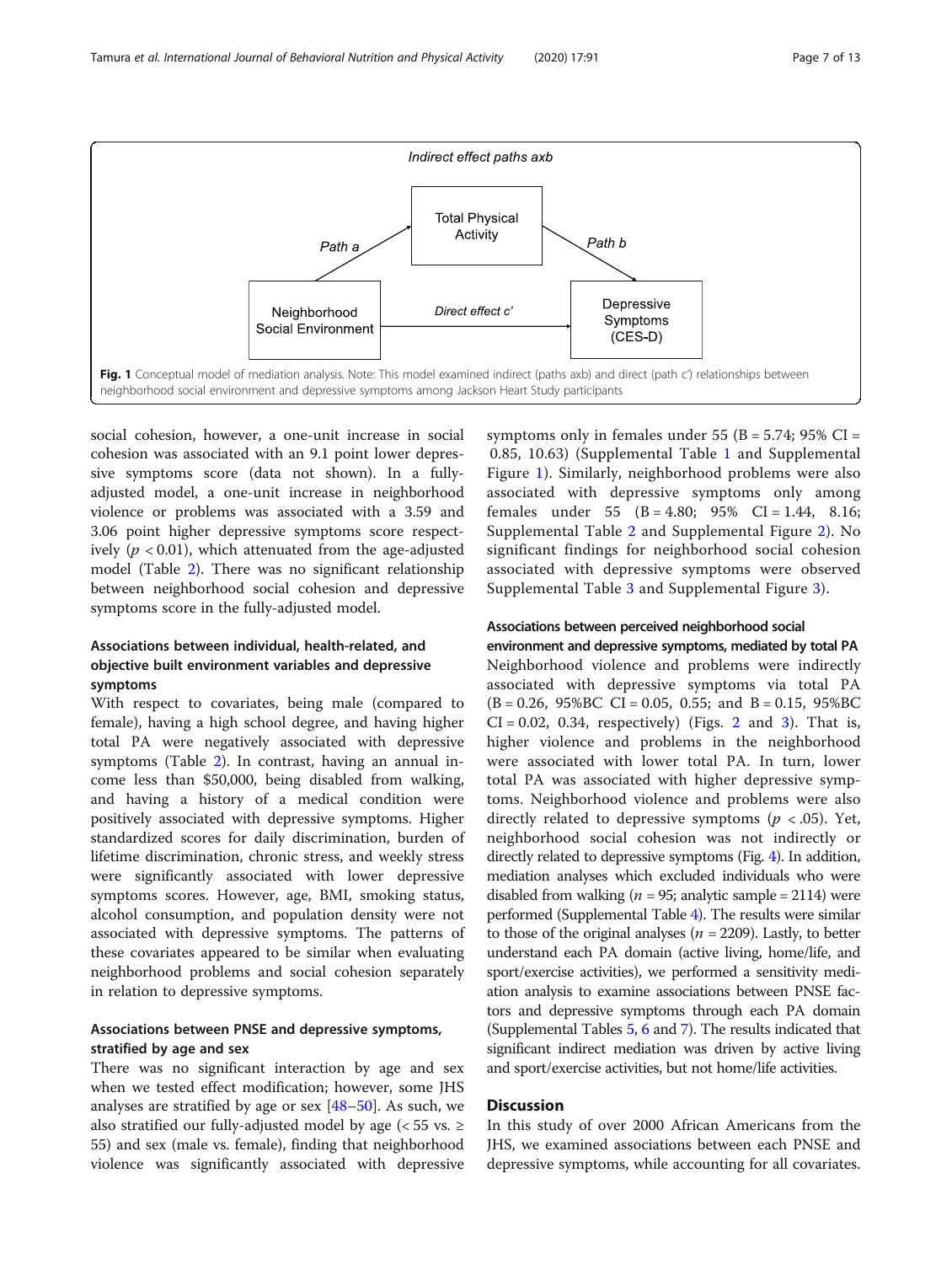|                                                    | Neighborhood Violence        |                | Neighborhood Problems       |                | Neighborhood Social Cohesion |                |
|----------------------------------------------------|------------------------------|----------------|-----------------------------|----------------|------------------------------|----------------|
|                                                    | B (SE)                       | 95% C.I.       | B (SE)                      | 95% C.I.       | B(SE)                        | 95% C.I.       |
| Intercept                                          | 7.69 (2.06)***               | 3.61, 11.78    | 7.71 (1.86)***              | 4.02, 11.41    | 17.78 (4.19)***              | 9.49, 26.07    |
| Neighborhood Social<br>Environment <sup>a</sup>    | $3.59(1.34)$ **              | 0.93, 6.26     | $3.06$ (0.94)**             | 1.19, 4.93     | $-1.96(1.30)$                | $-4.53, 0.61$  |
| <b>Individual Characteristics</b>                  |                              |                |                             |                |                              |                |
| Age (years)                                        | 0.00(0.01)                   | $-0.02, 0.03$  | 0.00(0.01)                  | $-0.03, 0.03$  | 0.01(0.01)                   | $-0.02, 0.03$  |
| Sex                                                |                              |                |                             |                |                              |                |
| Female                                             | Ref.                         |                | Ref.                        |                | Ref.                         |                |
| Male                                               | $-1.13(0.31)$ ***            | $-1.74, -0.51$ | $-1.13(0.31)$ ***           | $-1.74, -0.51$ | $-1.11(0.31)$ ***            | $-1.72, -0.49$ |
| High School Graduate                               |                              |                |                             |                |                              |                |
| No                                                 | Ref.                         |                | Ref.                        |                | Ref.                         |                |
| Yes                                                | $-1.98$ (0.47)***            | $-2.93, -1.02$ | $-1.97$ (0.47)***           | $-2.92, -1.02$ | $-2.02$ (0.48)***            | $-2.97, -1.07$ |
| Income                                             |                              |                |                             |                |                              |                |
| $\geq$ \$50,000                                    | Ref.                         |                | Ref.                        |                | Ref.                         |                |
| $<$ \$50,000                                       | $1.77(0.33)$ ***             | 1.11, 2.43     | $1.72$ (0.33)***            | 1.06, 2.38     | $1.83$ (0.33)***             | 1.17, 2.48     |
| Not reported                                       | $1.06$ $(0.46)$ <sup>*</sup> | 0.14, 1.98     | $1.05(0.46)$ *              | 0.13, 1.97     | $1.11(0.46)$ *               | 0.19, 2.03     |
| <b>Health-Related Factors</b>                      |                              |                |                             |                |                              |                |
| Body Mass Index, M (±SD)                           | 0.01(0.02)                   | $-0.03, 0.05$  | 0.01(0.02)                  | $-0.02, 0.05$  | 0.01(0.02)                   | $-0.02, 0.05$  |
| <b>Total Physical Activity</b>                     | $-0.23(0.07)$ **             | $-0.38, -0.09$ | $-0.23(0.07)$ **            | $-0.38, -0.09$ | $-0.24(0.07)$ **             | $-0.39, -0.10$ |
| Current smoker                                     |                              |                |                             |                |                              |                |
| No                                                 | Ref.                         |                | Ref.                        |                | Ref.                         |                |
| Yes                                                | 0.89(0.45)                   | $-0.01, 1.80$  | 0.89(0.45)                  | $-0.01, 1.79$  | $0.92(0.45)$ *               | 0.02, 1.82     |
| Alcohol consumption                                |                              |                |                             |                |                              |                |
| No                                                 | Ref.                         |                | Ref.                        |                | Ref.                         |                |
| Yes                                                | 0.19(0.30)                   | $-0.40, 0.77$  | 0.19(0.30)                  | $-0.39, 0.78$  | 0.16(0.30)                   | $-0.42, 0.75$  |
| Disabled from walking                              |                              |                |                             |                |                              |                |
| No                                                 | Ref.                         |                | Ref.                        |                | Ref.                         |                |
| Yes                                                | $1.46(0.70)$ *               | 0.03, 2.88     | $1.44(0.70)$ *              | 0.02, 2.86     | $1.44(0.70)$ *               | 0.01, 2.86     |
| History of Medical Condition                       |                              |                |                             |                |                              |                |
| No                                                 | Ref.                         |                | Ref.                        |                | Ref.                         |                |
| Yes                                                | $0.93(0.31)$ **              | 0.32, 1.54     | $0.94(0.31)$ **             | 0.32, 1.55     | $0.94$ $(0.31)$ **           | 0.32, 1.55     |
| Psychosocial Factors <sup>b</sup>                  |                              |                |                             |                |                              |                |
| Lifetime discrimination                            | $-0.47(0.18)$ **             | $-0.83, -0.11$ | $-0.46$ (0.18) <sup>*</sup> | $-0.82, -0.11$ | $-0.49(0.18)$ **             | $-0.85, -0.14$ |
| Daily discrimination                               | $0.72$ $(0.16)$ ***          | 0.40, 1.04     | $0.71$ $(0.16)$ ***         | 0.39, 1.03     | $0.72$ $(0.16)$ ***          | 0.40, 1.04     |
| Burden of lifetime<br>discrimination               | $0.79(0.16)$ ***             | 0.47, 1.12     | $0.80(0.16)$ ***            | 0.47, 1.12     | $0.80(0.17)$ ***             | 0.48, 1.12     |
| Chronic stress                                     | $1.32$ (0.16)***             | 1.00, 1.64     | $1.32(0.16)$ ***            | 1.00, 1.63     | $1.33$ (0.16)***             | 1.01, 1.66     |
| Weekly stress                                      | $2.91(0.15)$ ***             | 2.61, 3.21     | $2.90(0.15)$ ***            | 2.60, 3.21     | $2.91 (0.15)$ ***            | 2.61, 3.21     |
| <b>Built Environment<sup>c</sup></b>               |                              |                |                             |                |                              |                |
| Population density<br>$(1000 \text{ people/km}^2)$ | $-0.15(0.33)$                | $-0.81, 0.50$  | $-0.35(0.35)$               | $-1.04, 0.34$  | 0.06(0.32)                   | $-0.57, 0.69$  |

<span id="page-7-0"></span>Table 2 Associations between neighborhood social environment and depressive symptoms scores controlling for covariates among Jackson Heart Study participants ( $n = 2209$ )

#### **Note**

<sup>a</sup>Each perceived social environment variable was based on unconditional empirical Bayes estimation adjusting for age and sex

b<br>Based on scale sores which were standardized by computing z scores with mean zero and one standard deviation<br><sup>c</sup>Population density was measured around one mile from participant's residence

P-values

 $*$ *p* < 0.05

 $* p < 0.01$ 

 $***p < 0.001$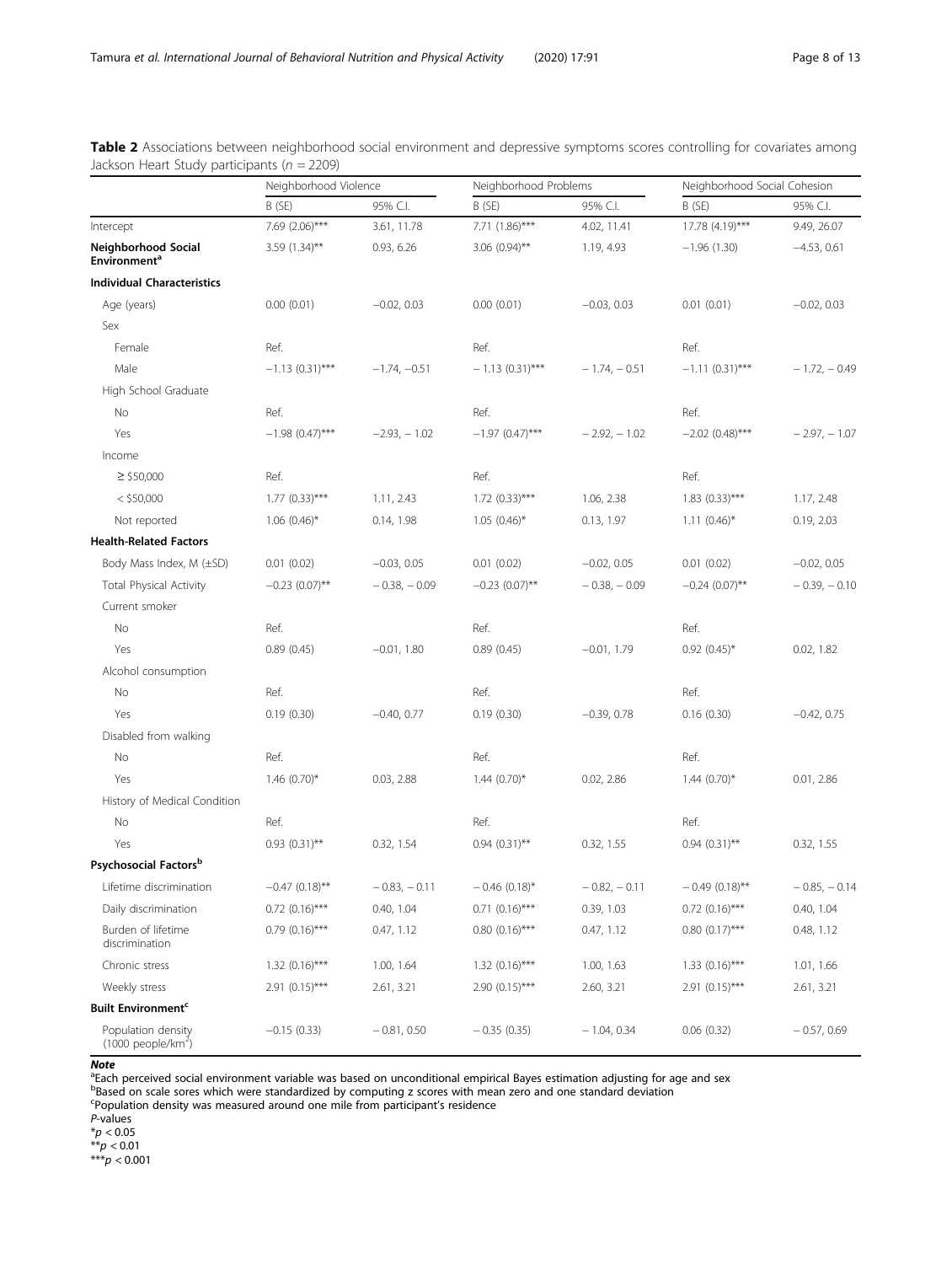<span id="page-8-0"></span>

We found that perceived neighborhood violence and problems were positively associated with depressive symptoms, but neighborhood social cohesion was not. Further, mediation analysis revealed that higher levels of neighborhood violence and problems were indirectly associated with depressive symptoms via total PA. No direct or indirect associations were found for neighborhood social cohesion. Based on these findings, future policy interventions should focus on changes in social and built environment (e.g., crime rate, neighborhood safety, and activity-friendly environment  $[51]$  $[51]$ ) that may improve perceptions of neighborhood violence and problems.

Our study adds to the literature by demonstrating that perceived neighborhood violence is positively associated with depressive symptoms, a relationship which has not previously been investigated in a large sample of African-American adults. Studies in other populations, however, have generated similar findings. For example, one cross-sectional study of 2963 participants from Multi-Ethnic Study of Atherosclerosis (MESA) cohort found that individuals with perceived neighborhood violence scores in the highest quartile had CES-D scores 2.82 points higher than individuals with neighborhood violence scores in the lowest quartile [[15\]](#page-11-0). Another study of 150 adult caregivers of children with asthma found

that fear of neighborhood violence was positively associated with depression [\[52](#page-12-0)]. A possible explanation for the positive association between neighborhood violence and depressive symptoms is that neighborhood violence may lead to perceptions of neighborhood disorder, which may lead to psychological distress and depression [\[53\]](#page-12-0).

Our study also demonstrates that neighborhood problems (i.e., based on the score created using principal component analysis by using items on noise and traffic; Supplemental File [1](#page-10-0)) are positively associated with depressive symptoms. A richer understanding of these associations will allow policymakers and civil engineers to better address these issues. Prior research investigating this relationship has produced similar results. For instance, one study of 1408 white and African Americans living in Baltimore, Maryland, assessed the association between self-reported neighborhood problems (e.g., insufficient garbage collection, limited street lighting, poor public transit) and depression, as defined by a Patient Health Questionnaire score  $\geq$  5. The authors found that African-Americans with severe problems in their communities had higher odds of depression than those without severe problems in their communities [\[13\]](#page-11-0). It may be that neighborhood problems (e.g., litter, physical disorder) and violence (e.g., robbery, assault) may cluster together and may operate the same pathway to link to

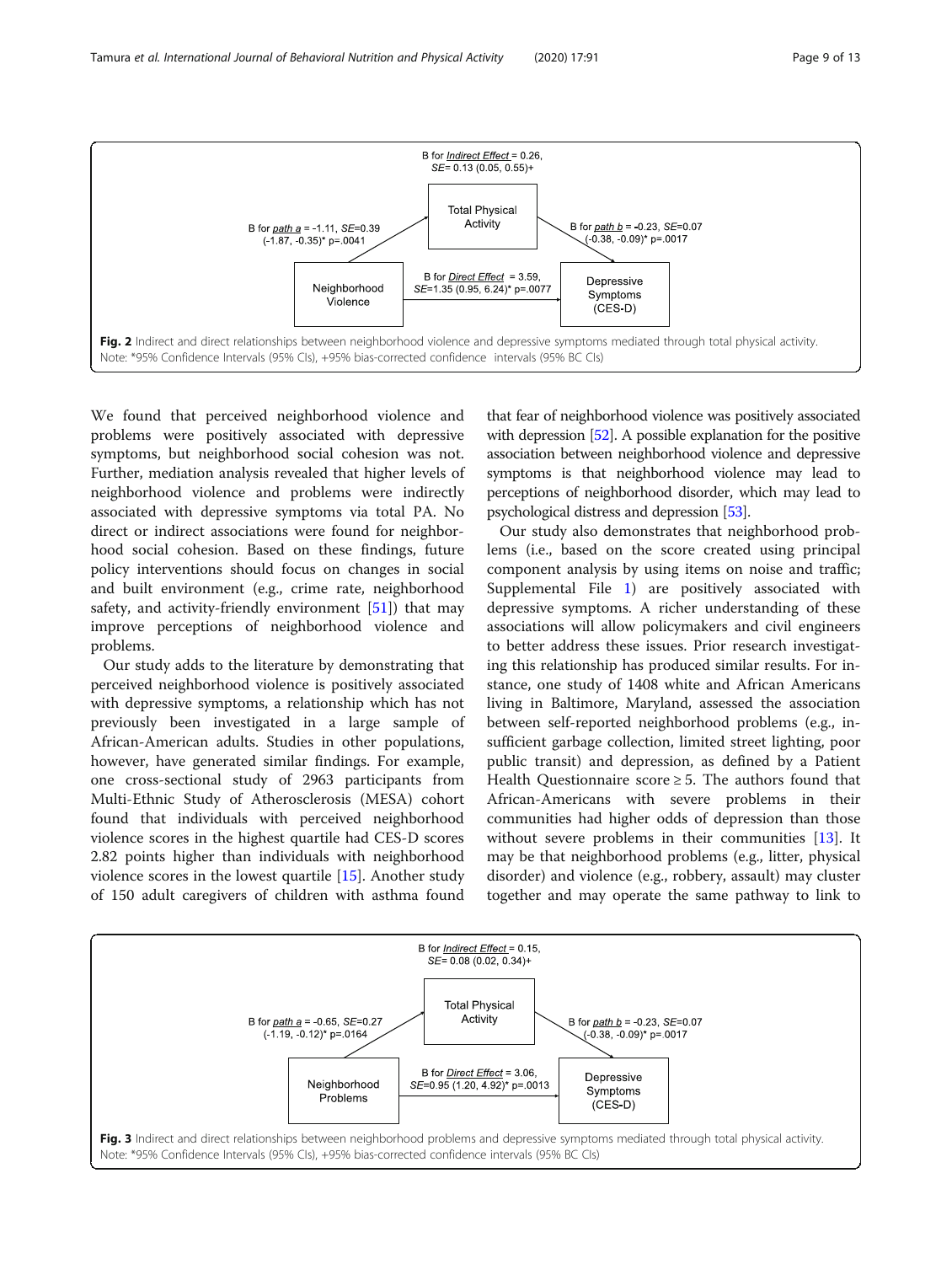<span id="page-9-0"></span>

depressive symptoms. Future research should investigate differences in neighborhood problems and violence and how these similar but different constructs play a key role for the determinants of depressive symptoms.

We found no association between neighborhood social cohesion and depressive symptoms in the current study. Research on other racial groups has found significant inverse associations between social cohesion and depressive symptoms [\[13](#page-11-0)–[15](#page-11-0)]. For instance, one study found that individuals with social cohesion scores in the lowest quartile had higher depressive symptoms scores, compared to individuals in the highest quartile [[15\]](#page-11-0). Another study using white and African American adults demonstrated that perceived neighborhood social cohesion associated with lower odds of depression in white residents, but not in African-American residents [\[13\]](#page-11-0). This race-specific association is an important addition to the literature and may inform future interventions and policy.

This study may be the first to test the mediating role of PA on the associations between PNSE and depressive symptoms among African Americans. Elucidating the indirect association of PA levels with depressive symptoms is particularly important, especially in light of the evidence supporting a role of PA in mitigating such symptoms [\[21](#page-11-0)–[23](#page-11-0)]. Our findings of direct and indirect associations of higher neighborhood violence and problems with depressive symptoms were somewhat consistent with previous research on the associations between environmental factors and depression which were mediated by PA among older adults in the U.S. [[18\]](#page-11-0). One study used the participants from the longitudinal National Social Life, Health and Aging Project to test for mediating effects of PA on the associations of urbanicity on depression  $[18]$  $[18]$ . The authors found that higher urbanicity is linked to physical inactivity, which resulted in increased depression [[18\]](#page-11-0). Despite differences in neighborhood characteristics, exposures to negative social and environmental features (i.e., violence, problems, or urbanicity [[18\]](#page-11-0)) may be associated with lower PA, in turn, could lead to higher depressive symptoms. These results need to be interpreted cautiously. The sensitivity mediation analysis revealed that active living and sport/exercise activities may be a driving force of total PA (not home/life activities). However, a recent prospective study showed that a higher neighborhood deprivation index was negatively associated with PA (exercise) time, but positively associated with non-exercise PA (e.g., house chores, caring for children/adults) [\[54](#page-12-0)]. Future research should investigate each specific PA domains, such as recreational PA and home duties, when considering mediation analysis.

Overall, effect sizes of direct and indirect effects for neighborhood violence and problems differed slightly. For example, direct effects (path c') for both neighborhood violence and problems associated with a 3.6 and 3.1 point increase in depressive symptoms, respectively ( $p < .01$ ). In contrast, indirect effects (paths a x b) were statistically significant for neighborhood violence and problems (0.26 and 0.15, respectively), yet the effect sizes were fairly small. Although indirect effects are small, community investment and PA promotion strategies implemented at a community-level could potentially have a large cumulative impact at the population level. Furthermore, our findings of mediation through PA on these associations may have the potential to shed light into the role of PA to reduce the risk for depression for individuals residing in adverse neighborhood environments. Future policy implications may be that, for instance, local public health researchers and practitioners could offer information about PA programs/opportunities to encourage PA in a group setting or at home [\[55](#page-12-0)] for those who perceive higher adverse neighborhood social environment.

Our study has several limitations. Given the crosssectional design, we cannot infer causality. Further studies will be needed to determine the causal relationship by using the longitudinal data of the JHS. Our results may have also been affected by our bootstrapping resampling approach in testing for mediation. Although we could control for clustering effects at the census level due to nesting while investigating our primary aim, we could not account for clustering effects of the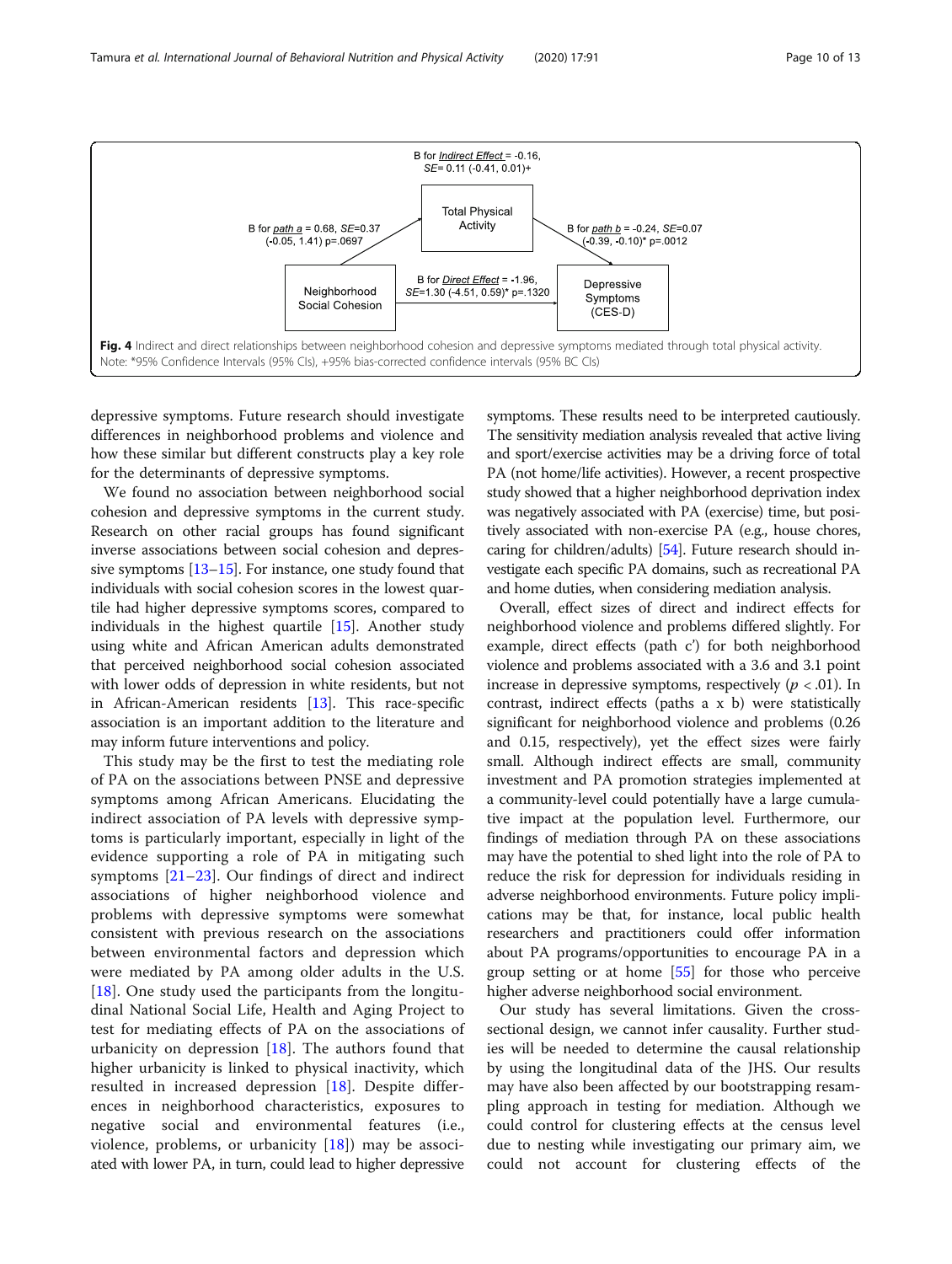<span id="page-10-0"></span>neighborhood while performing mediation for the secondary aim. Furthermore, our study sample was limited to the tri-county area of Jackson, MS, so these findings may not generalize to African-American populations in other states or regions of the country. In addition, our neighborhood social environment measures were single, time-invariant measures of the neighborhood environment based on respondents' perceptions [[49](#page-12-0)]. These were derived from aggregated responses of a selfreported scale, rather than objective data such as policereported crime data [[49](#page-12-0)]. However, both perceived and objective measures of neighborhood environment are significantly associated with health outcomes [[56\]](#page-12-0), which may imply that objective measures are not superior to subjective ones, but rather that both measures have distinct constructs which account for unique variance in health outcomes. It is also possible that our results could be affected by residual confounding if there were unmeasured covariates at the individual or neighborhood level [\[36](#page-12-0), [57](#page-12-0)]. Because these data came from surveys, they may have been affected by social desirability bias or confidentiality concerns. Though perceived stress (both chronic and weekly stress) was controlled as a confounder to understand the mediating role of physical activity on the association between PNSE and depressive symptoms, it may be that those residing in areas with greater neighborhood violence and problems may be exposed to greater stress with less resources to manage stressors. This may result in greater risk for depression [[8\]](#page-11-0). Lastly, we used selfreported measures of each PNSE, which might lead to the same-source bias [[58](#page-12-0)]. However, these neighborhood measures were created to use empirical Bayes estimates at the census tract level [\[36\]](#page-12-0). This procedure has offered more appropriate neighborhood-level measures to minimize measurement errors at individual-level measures [\[37\]](#page-12-0). Our study also has several strengths. One major strength is the Jackson Heart Study, a large cohort of African-American participants with particularly rich data given its wide array of psychosocial questionnaires. In addition, our work is novel given its use of mediation testing to investigate the relationship between PNSE and depressive symptoms through PA.

#### Conclusions

Our study found that higher levels of neighborhood violence and problems were positively associated with depressive symptoms among JHS participants. Higher levels of PA mediated the associations between neighborhood violence and problems and depressive symptoms. However, direct and indirect associations between social cohesion and depressive symptoms were not significant in this sample of African Americans. Neighborhood level interventions could address features of the social and built environments (e.g., designing better

access to parks and public transit, more street lighting, and open space to promote PA  $[51, 59]$  $[51, 59]$  $[51, 59]$  $[51, 59]$  $[51, 59]$ ), which may alter neighborhood violence and problems and thus alleviate the burden of depression among African Americans.

#### Supplementary information

Supplementary information accompanies this paper at [https://doi.org/10.](https://doi.org/10.1186/s12966-020-00991-y) [1186/s12966-020-00991-y](https://doi.org/10.1186/s12966-020-00991-y).

Additional file 1. JHS Neighborhood Survey Data.

Additional file 2: Table S1. Associations between neighborhood violence and depressive symptoms stratified by age and gender among JHS participants.

Additional file 3: Table S2. Associations between neighborhood problems and depressive symptoms stratified by age and gender among JHS participants.

Additional file 4: Table S3. Associations between neighborhood social cohesion and depressive symptoms stratified by age and gender among JHS participants.

Additional file 5: Table S4. Indirect and direct associations of neighborhood social environment (IV) with depressive symptoms (DV) through mediators (M) in JHS participants ( $n = 2114$ )<sup>a</sup>.

Additional file 6: Table S5. Indirect and direct associations of neighborhood social environment (IV) with depressive symptoms (DV) through active living mediator (M) in JHS participants ( $n = 2209$ ).

Additional file 7: Table S6. Indirect and direct associations of neighborhood social environment (IV) with depressive symptoms (DV) through home/life activities mediator (M) in JHS participants ( $n = 2209$ ).

Additional file 8: Table S7. Indirect and direct associations of neighborhood social environment (IV) with depressive symptoms (DV) through sport/exercise activities mediator (M) in JHS participants ( $n =$ 2209).

Additional file 9: Table S8. Selected key participants' characteristics included and not included in analyses.

Additional file 10: Figure S1. Associations between neighborhood violence and depressive symptoms score, adjusting for all individual, health-related, psychosocial, and environmental factors, stratified by age and sex.

Additional file 11: Figure S2. Associations between neighborhood problems and depressive symptoms score, adjusting for all individual, health-related, psychosocial, and environmental factors, stratified by age and sex.

Additional file 12: Figure S3. Associations between neighborhood social cohesion and depressive symptoms score, adjusting for all individual, health-related, psychosocial, and environmental factors, stratified by age and sex.

#### Abbreviations

JHS: Jackson Heart Study; PNSE: Perceived Neighborhood Social Environment; BC CIs: Bias Corrected Confidence Intervals; NHANES: National Health and Nutrition Examination Survey; CES-D: Center for Epidemiological Studies Depression Score; MESA: Multi-Ethnic Study of Atherosclerosis; JPAC: Jackson Heart Study Physical Activity Instrument

#### Acknowledgements

The authors also wish to thank the staff and participants of the Jackson Heart Study.

#### Authors' contributions

KT, SL, and TPW made substantial contributions to the conceptualization of the work, drafted the work, and revised the work. KT and SO performed all the analysis and interpretation of the data. SJN made all tables and figures. SJN, MA, and JC revised the manuscript. MS and JEL made substantial contributions to the interpretation of the data and revised the work. All authors read and approved the final manuscript.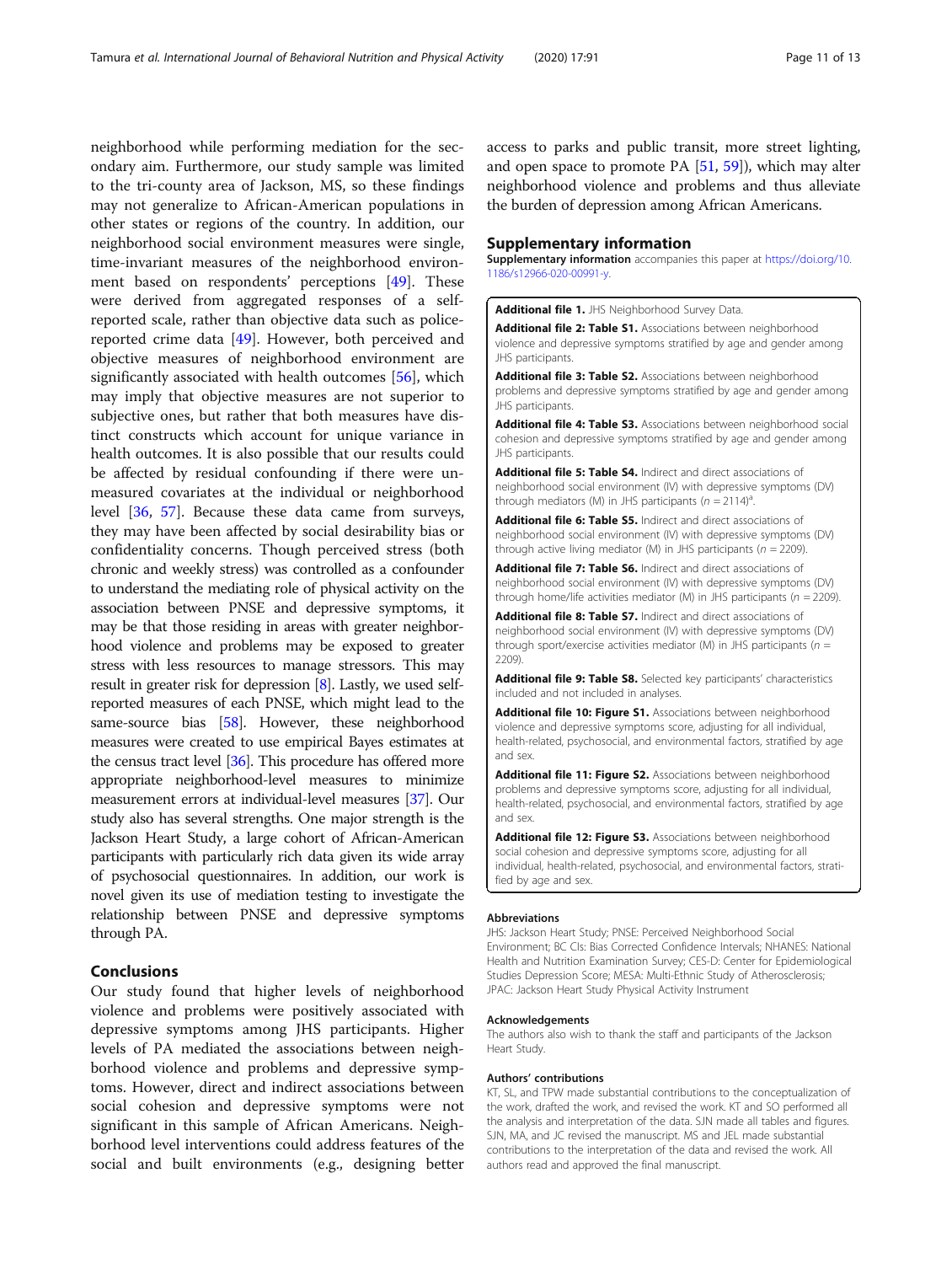#### <span id="page-11-0"></span>Funding

Funding for the Social Determinants of Obesity and Cardiovascular Risk Laboratory is provided through the Division of Intramural Research (DIR) of the NHLBI of the NIH, and through the Intramural Research Program of the NIMHD of the NIH. Kosuke Tamura is supported by the 2019 Lenfant Biomedical Fellowship Award from the NHLBI. This research was made possible through the NIH Medical Research Scholars Program, a publicprivate partnership supported jointly by the NIH and generous contributions to the Foundation for the NIH from the Doris Duke Charitable Foundation, Genentech, the American Association for Dental Research, the Colgate-Palmolive Company, Elsevier, alumni of student research programs, and other individual supporters via contributions to the Foundation for the National Institutes of Health. The Jackson Heart Study (JHS) is supported and conducted in collaboration with Jackson State University (HHSN268201800013I), Tougaloo College (HHSN268201800014I), the Mississippi State Department of Health (HHSN268201800015I), and the University of Mississippi Medical Center (HHSN268201800010I, HHSN268201800011I and HHSN268201800012I) contracts from the National Heart, Lung, and Blood Institute (NHLBI) and the National Institute on Minority Health and Health Disparities (NIMHD). Research Centers in Minority Institutions Translational Research Network (RTRN) is funded by the National Institute on Minority Health and Health Disparities of the National Institutes of Health under Award Number U54MD008149. The views of the present study are those of the authors and do not necessarily represent the views of the National Heart, Lung, and Blood Institute (NHLBI), the National Institute on Minority Health and Health Disparities (NIMHD), the National Institutes of Health (NIH), or the U.S. Department of Health and Human Services.

#### Availability of data and materials

The data in the present study came from the Jackson Heart Study [\(https://](https://www.jacksonheartstudy.org/) [www.jacksonheartstudy.org/\)](https://www.jacksonheartstudy.org/). These data are not publicly available, and its use is restricted.

#### Ethics approval and consent to participate

The study was approved by the institutional review boards (IRB file number 1998–6004) of the University of Mississippi Medical Center, Jackson State University, and Tougaloo College. All participants provided informed consent. The National Institutes of Health Office of Human Subjects Research Protections approved our current study.

#### Consent for publication

Not applicable.

#### Competing interests

All authors declare that they have no competing interests.

#### Author details

<sup>1</sup>Social Determinants of Obesity and Cardiovascular Risk Laboratory, Cardiovascular Branch, Division of Intramural Research, National Heart, Lung, and Blood Institute, National Institutes of Health, 10 Center Drive, Bethesda, MD 20892, USA. <sup>2</sup>Department of Medicine, Johns Hopkins University, Baltimore, MD, USA.<sup>3</sup> Department of Medicine, Division of General Internal Medicine and Clinical Innovation, New York University Grossman School of Medicine, New York, NY, USA. <sup>4</sup>Department of Medicine, University of Mississippi Medical Center, Jackson, MS, USA. <sup>5</sup>Research Centers in Minority Institutions Translational Research Network Data Coordinating Center, Jackson State University, Jackson, MS, USA. <sup>6</sup>Intramural Research Program, National Institute on Minority Health and Health Disparities, National Institutes of Health, Bethesda, MD, USA.

#### Received: 12 March 2020 Accepted: 29 June 2020 Published online: 10 July 2020

#### References

- Brody DJ, Pratt LA, Hughes JP. Prevalence of Depression Among Adults Aged 20 and Over: United States, 2013-2016. NCHS Data Brief. 2018(303):1–8.
- 2. The US Burden of Disease Collaborators. The State of US Health, 1990-2016: Burden of Diseases, Injuries, and Risk Factors Among US States. JAMA. 2018; 319(14):1444–72.
- 3. Christensen GT, Maartensson S, Osler M. The association between depression and mortality - a comparison of survey- and register-based measures of depression. J Affect Disord. 2017;210:111–4.
- Alboni P, et al. Is there an association between depression and cardiovascular mortality or sudden death? J Cardiovasc Med (Hagerstown, Md ). 2008;9(4):356–62.
- 5. Sims M, et al. Depressive symptoms are associated with incident coronary heart disease or revascularization among blacks but not among whites in the reasons for geographical and racial differences in stroke study. Ann Epidemiol. 2015;25(6):426–32.
- Rotella F, Mannucci E. Diabetes mellitus as a risk factor for depression. A meta-analysis of longitudinal studies. Diabetes Res Clin Pract. 2013; 99(2):98–104.
- 7. Lopizzo N, et al. Gene-environment interaction in major depression: focus on experience-dependent biological systems. Front Psychiatry. 2015;6:68.
- Richardson R, et al. Neighborhood socioeconomic conditions and depression: a systematic review and meta-analysis. Soc Psychiatry Psychiatr Epidemiol. 2015;50(11):1641–56.
- 9. Andrews MR, et al. Geospatial analysis of neighborhood deprivation index (NDI) for the United States by county. J Maps. 2020;16(1):101–12.
- 10. Barnett A, et al. Relationships between the neighborhood environment and depression in older adults: a systematic review and meta-analysis. Int Psychogeriatr. 2018;30(8):1153–76.
- 11. Gilster ME. Neighborhood stressors, mastery, and depressive symptoms: racial and ethnic differences in an ecological model of the stress process in Chicago. J Urban Health. 2014;91(4):690–706.
- 12. Cook BL, et al. Assessing the individual, neighborhood, and policy predictors of disparities in mental health care. Med Care Res Rev. 2017;74(4): 404–30.
- 13. Gary TL, Stark SA, LaVeist TA. Neighborhood characteristics and mental health among African Americans and whites living in a racially integrated urban community. Health Place. 2007;13(2):569–75.
- 14. Echeverria S, et al. Associations of neighborhood problems and neighborhood social cohesion with mental health and health behaviors: the multi-ethnic study of atherosclerosis. Health Place. 2008;14(4):853–65.
- 15. Mair C, et al. Cross-sectional and longitudinal associations of neighborhood cohesion and stressors with depressive symptoms in the multiethnic study of atherosclerosis. Ann Epidemiol. 2009;19(1):49–57.
- 16. Wang X, et al. Neighborhood social environment as risk factors to health behavior among African Americans: the Jackson heart study. Health Place. 2017;45:199–207.
- 17. Stafford M, Mcmunn A, De Vogli R. Neighbourhood social environment and depressive symptoms in mid-life and beyond. Ageing Soc. 2011;31:893–910.
- 18. Pun VC, Manjourides J, Suh HH. Close proximity to roadway and urbanicity associated with mental ill-health in older adults. Sci Total Environ. 2019;658: 854–60.
- 19. Tamura, K, et al. Neighborhood Social Environment and Cardiovascular Disease Risk. Curr Cardiovasc Risk Rep 13:7.
- 20. Schuch FB, Stubbs B. The role of exercise in preventing and treating depression. Curr Sports Med Rep. 2019;18(8):299–304.
- 21. Meng XF, D'Arcy C. The projected effect of increasing physical activity on reducing the prevalence of common mental disorders among Canadian men and women: a national population-based community study. Prev Med. 2013;56(1):59–63.
- 22. Strawbridge WJ, et al. Physical activity reduces the risk of subsequent depression for older adults. Am J Epidemiol. 2002;156(4):328–34.
- 23. Hassmen P, Koivula N, Uutela A. Physical exercise and psychological wellbeing: a population study in Finland. Prev Med. 2000;30(1):17–25.
- 24. Zhang CJP, et al. To what extent does physical activity explain the associations between neighborhood environment and depressive symptoms in older adults living in an Asian metropolis? Ment Health Phys Act. 2019;16:96–104.
- 25. Gonzalez HM, et al. The epidemiology of major depression and ethnicity in the United States. J Psychiatr Res. 2010;44(15):1043–51.
- 26. Hudson DL, et al. "Down in the sewers": perceptions of depression and depression care among African American men. Am J Mens Health. 2018; 12(1):126–37.
- 27. Sohail Z, Baileyand RK, Richie WD. Misconceptions of depression in African Americans. Front Psychiatry. 2014;5.
- 28. Taylor HA Jr. The Jackson heart study: an overview. Ethn Dis. 2005;15(4 Suppl 6):S6 -1-3.